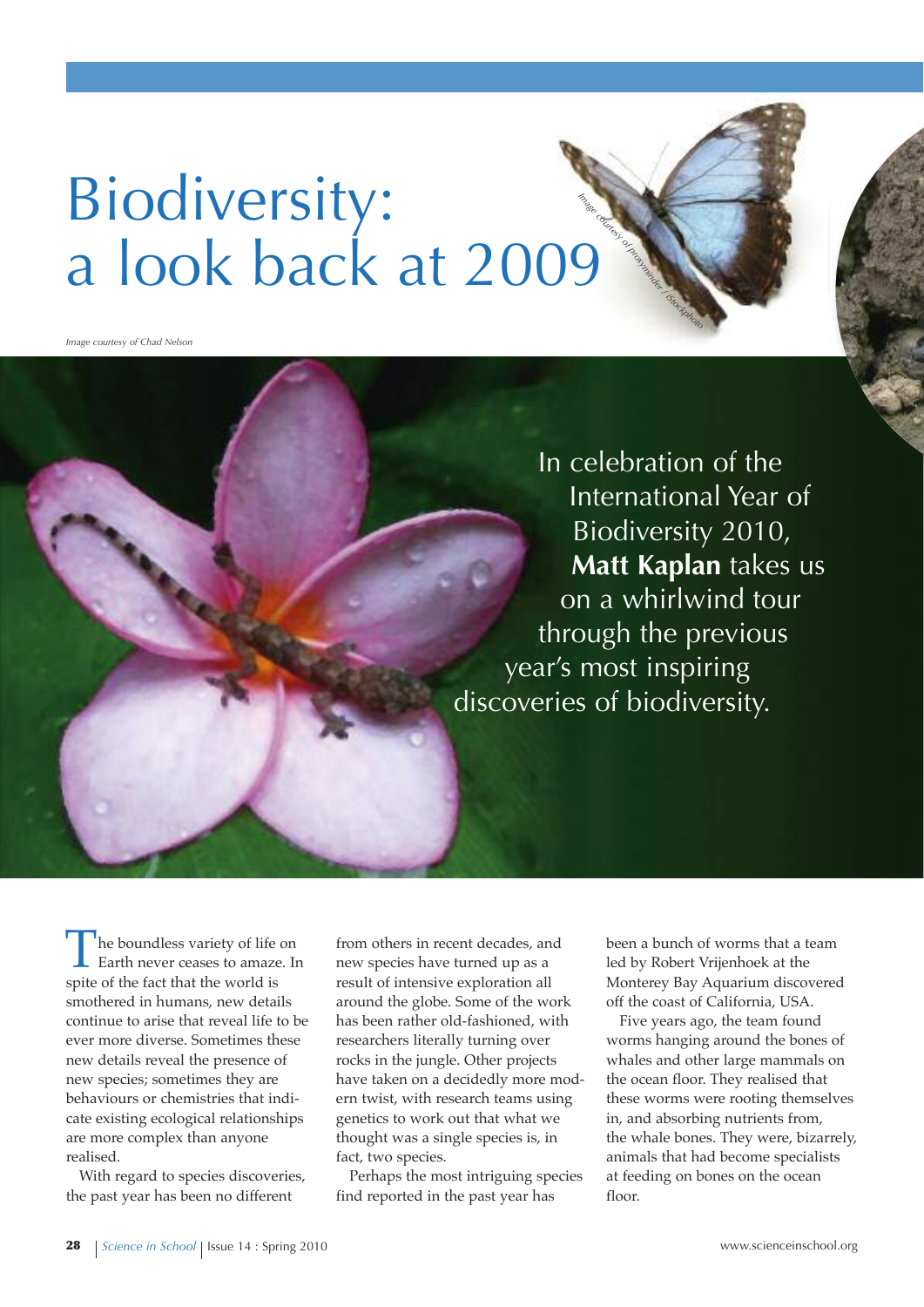## **Cutting-edge science**

*Microhyla ornata* frog from Savandurga, India. These frogs are also found in elephant dung

*Image courtesy of L. Shyamal; image source: Wikimedia Commons*

tems that ran out to buried bone fragments. They were effectively functioning as buried bone-shard feeding specialists, making them quite different from the other bone-feeding worms which have all been found directly embedding themselves in bones. The team expects that as they further study the new worms, even more diversity will be uncovered.

Further exploration of the worms and their behaviours is definitely needed, but for the moment, it looks as if there is an entire world of bone feeders in the ocean depths.

> **Biology Ecology**

Discovering new species is not all there is to biodiversity. Discovering new ways in which already known species interact is equally important, and from this perspective, 2009 was one of the more fascinating years, as research has revealed that the presence or absence of elephant faeces plays an important role in biodiversity.

In Sri Lanka, Asian elephants are continually being pushed out of forests and isolated from regions where they are seen as troublemakers. To be fair, there is a lot of truth to this: the elephants readily destroy trees if left in an area for long enough. However, Ahimsa Campos-Arceiz at the University of Tokyo, Japan, revealed last year that the elephants appear to be giving back to their

*Image courtesy of proxyminder / iStockphoto* *Image*

*courtesy of Smithore /*

*iStockphoto*

This article is very pleasant to read and will probably give a whole new meaning to the term 'biodiversity' to most readers. The scope is to show that biodiversity is by far richer than we can possibly imagine; to prove this, the author provides examples that will surprise and even amuse the reader.

The article could be useful in the study of ecology and specifically in the examination of the behaviour of and the relationships between different species of organisms, as it suggests 'unconventional' ways in which organisms interact with each other and with the environment.

The article could be used to discuss biodiversity and particularly the various forms it can take. Comprehension questions could include:

- 1. Biodiversity is a complex term. Explain three forms that biodiversity can take, giving one example for each.
- 2. In the article, there is a claim that elephant dung could become a small ecosystem. Do you agree or disagree with this claim? Explain the reasons for your decision.
- 3. Describe a specific behaviour adopted by certain species of seaweed that helps them defend against pathogens when they are damaged.

*Michalis Hadjimarcou, Cyprus*

At first glance, Vrijenhoek and his team assumed that the worms on the bones were just one or two species all doing roughly the same thing, yet that number quickly expanded to five species in the years following the worm's discovery, and in 2009, the number jumped to seventeen. This led the team to theorise that there might be more than one way for a worm to feed on a bone.

None of the worms have mouths or anuses. Instead, they all have a bulbous root system that they embed in the bones, and a variety of different feathery structures that the researchers think are being used for respiration (see image on page 30).

Exactly how the worms draw out nutrients from bones is still something of a mystery, but the large number of new worms found in 2009 have so many different forms and body structures that the researchers are beginning to suggest that the ocean floor has an entire ecosystem of bone feeders of different sizes and shapes which likely have different tactics for feeding on bones.

A species that is making this point most clearly is one of the newly discovered worms which, at first glance, seems to embed itself in sediment rather than bone. Yet as the research team went to look closer, they found that these worms, although anchoring in sediment, had very long root sys-

**RE**

**vIE**

**W**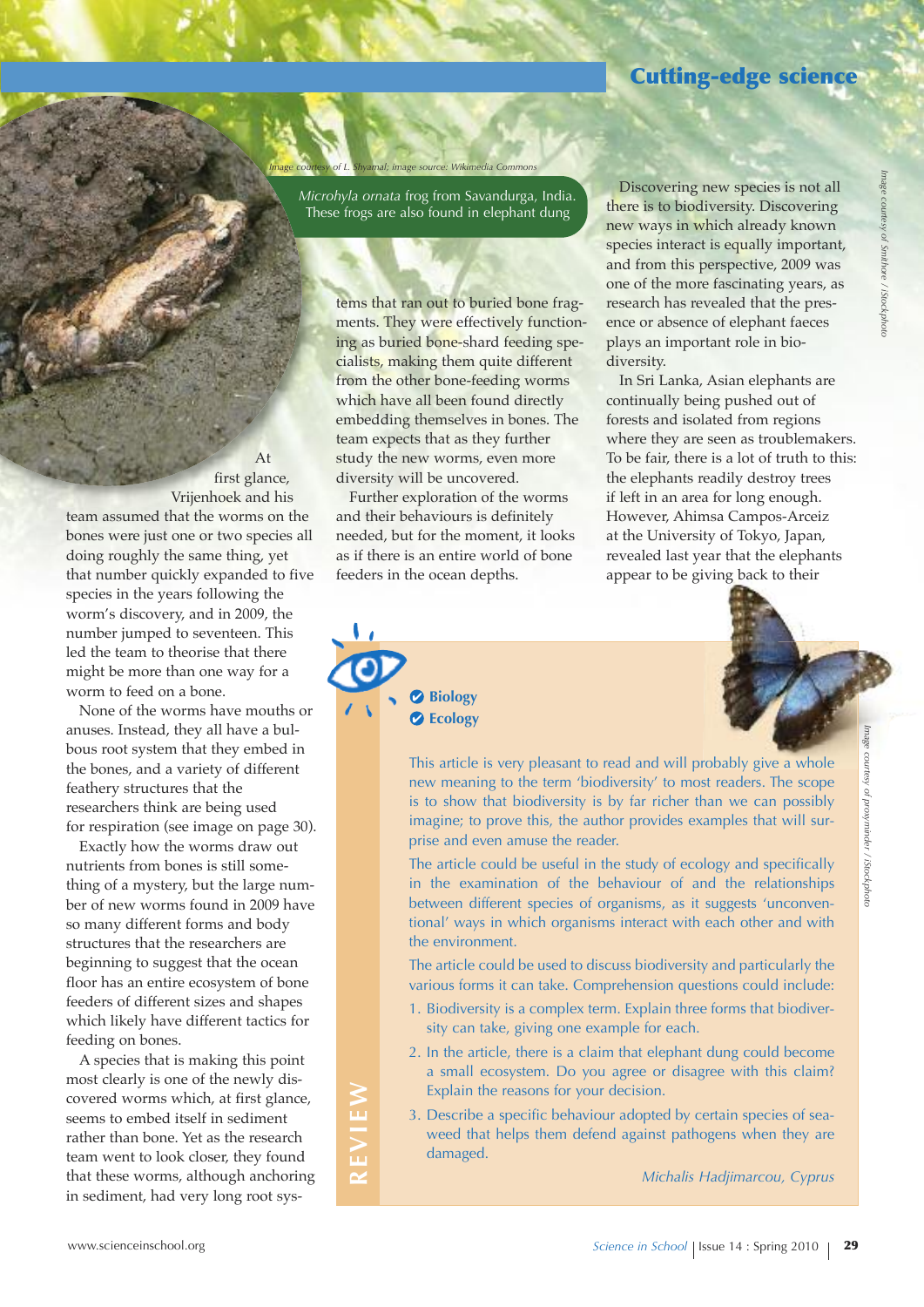*Image courtesy of Robert C. Vrijenhoek, Shannon B. Johnson & Greg W. Rouse; image source: Wikimedia Commons*

## *Osedax rubiplumus* from whale

*Image courtesy of proxyminder* proxyminder / iStockphota *iStockphoto*

environment in a small but important way: their piles of faeces provide housing to numerous species, including three species of frogs.

*Commons*

Image courtesy of Nick

The dung of many large mammals has long been known to be a fertile place for plants and fungi to grow, but seeing the dung itself used as a dwelling by amphibians... well, that's rather new.

Aside from frogs, Campos-Arceiz reports in the journal *Biotropica* that he discovered beetles, termites, ants, spiders, scorpions, centipedes and crickets in many of the elephant dung piles, suggesting that an elephant dung pile can become a small ecosystem on its own. In contrast, when he examined large piles of dung from other animals, such as cows, similar levels of diversity were not found.

Campos-Arceiz proposes that the amphibians and insects might just be following the trails of dung and moving with elephant populations, suggesting that elephants literally bring their own biodiversity wherever they go.

Just as new social interactions are constantly turning up amongst wellknown species such as elephants and frogs, so too are new chemical interactions. By far the most interesting interaction identified in 2009 is that of seaweeds strategically mounting antimicrobial defences on their surfaces, in locations where they need extra protection against pathogens.

In the past decade, it has come to light that seaweed species have a host of antimicrobial chemical compounds inside them. These findings have led to considerable interest in seaweeds

as potential sources to be bioprospected for the development of antibiotics.

While further exploring the seaweed family and their chemical compounds, a team of researchers led by Julia Kubanek at the Georgia Institute of Technology in Atlanta, USA, discovered that the antimicrobial chemi-

Elephant dung with dung beetles